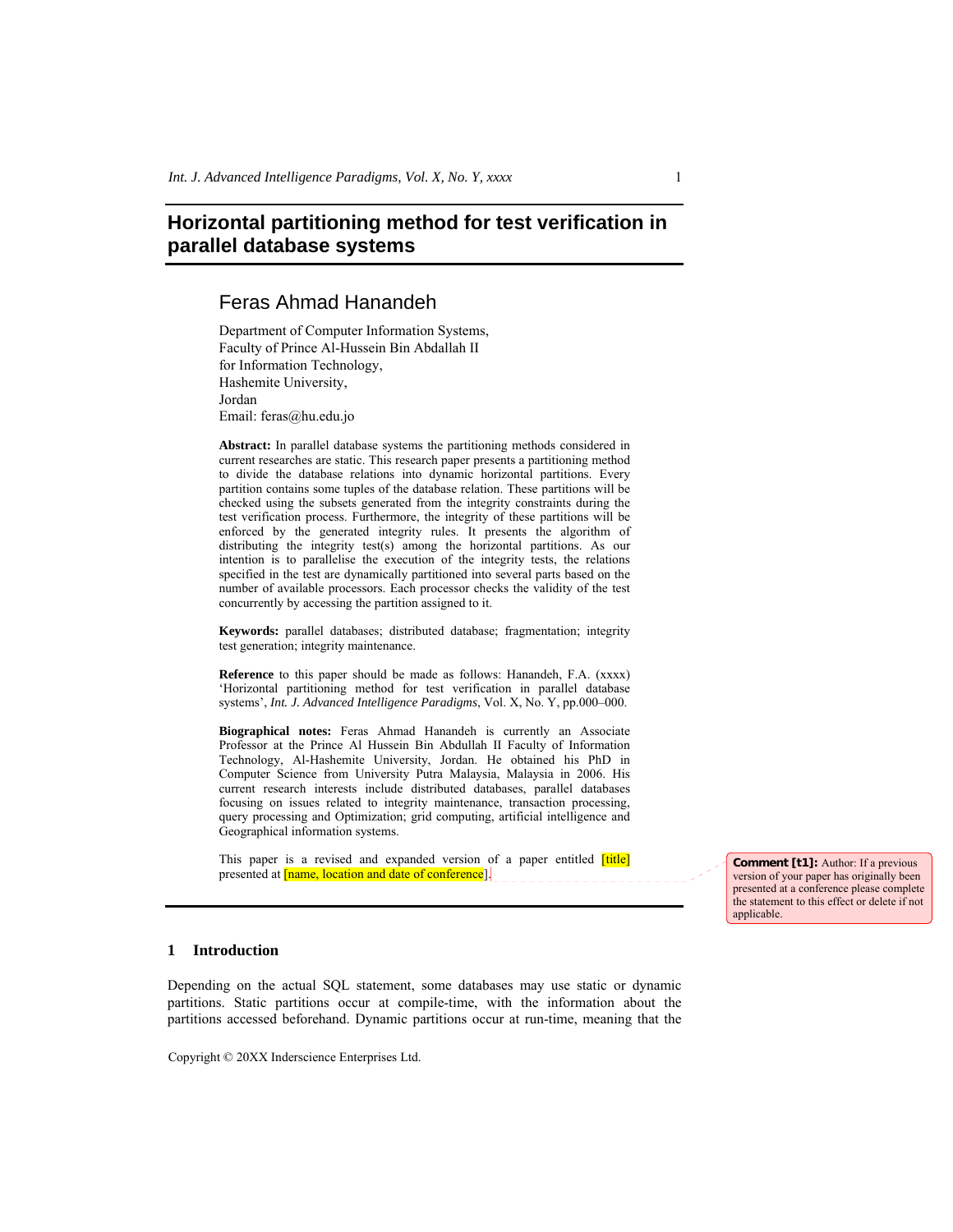exact partitions to be accessed by a statement are not known beforehand. A sample scenario for static partitions is an SQL statement containing a WHERE condition with a constant literal on the partition key column. An example of dynamic partitions is the use of operators or functions in the WHERE condition.

Parallel database systems are used to process a unit of execution (a transaction) in a parallel manner. That is, a transaction can be executed by multiple networked computers or processors in a unified manner.

In distributed database systems, data fragmentation is implemented to split a relation into logically related and correct parts. A relation can be fragmented in two ways: the first is horizontal fragmentation which is a horizontal subset of a relation that contains those of tuples which satisfy selection conditions. The second is Vertical fragmentation which is a subset of a relation which is created by a subset of columns.

Integrity constraint maintenance usually goes through several phases starting from declaring constraints (known as constraint specification) i.e., stating declaratively what constitutes are semantically allowed for database state and also what should be done if constraints are invalidated (Grefen, 1992; Martinenghi, 2005). The next phase is concentrated on investigating the generated set of constraints together to guarantee the consistency.

The process of maintaining the integrity in parallel databases is different from the process used in centralised and distributed databases in which the database relations are horizontally partitioned. Intervention of the user when he/she decides to abort the update at commit time without repair action(s) in the event of constraint violation is also inefficient since rollback and recovery must occur at all partitions which are affected by the update operation. Thus, this research focuses on proposing an approach for horizontal partitioning. This approach is mainly used for partitioning parallel database relations for test verification process. The tuples in each partition are indexed according to the test attribute of the generated integrity subtests. So each processor will access a specific partition.

The tuples in the database relations are required to be settled properly for test verification using more than one processor. For the settlement of tuples in a parallel database, a static rule partitioning method is presented in McCarroll (1995). Based on this method, checking is performed by accessing the tuples in a sequential manner. Therefore, more time is required to perform the test.

This research paper considers the algorithm of generating simplified integrity tests presented in Hanandeh et al. (2013) which could be used to automatically verify that database updates do not introduce any violation of integrity. Throughout this research the example job agency database is used, as given in Table 1. This example is taken from Wang (1992) with some modification.

Table 1 The relations of the job-agency database

| <b>Relations</b>             | Intended meaning                                                                                                                  |
|------------------------------|-----------------------------------------------------------------------------------------------------------------------------------|
| Person (pid, pname, placed)  | $\leq p, m, d \geq P$ Person, p is the id of the person, m is the name<br>of the person and his status whether placed or not is d |
| Company (cid, cname, totsal) | $\langle c, e \rangle \in \langle c \rangle$ = Company, c is the id of the company's name e<br>with total salary t                |
| Job (jid, jdescr)            | $\langle i, r \rangle \in$ Job, i is the id of the job description r                                                              |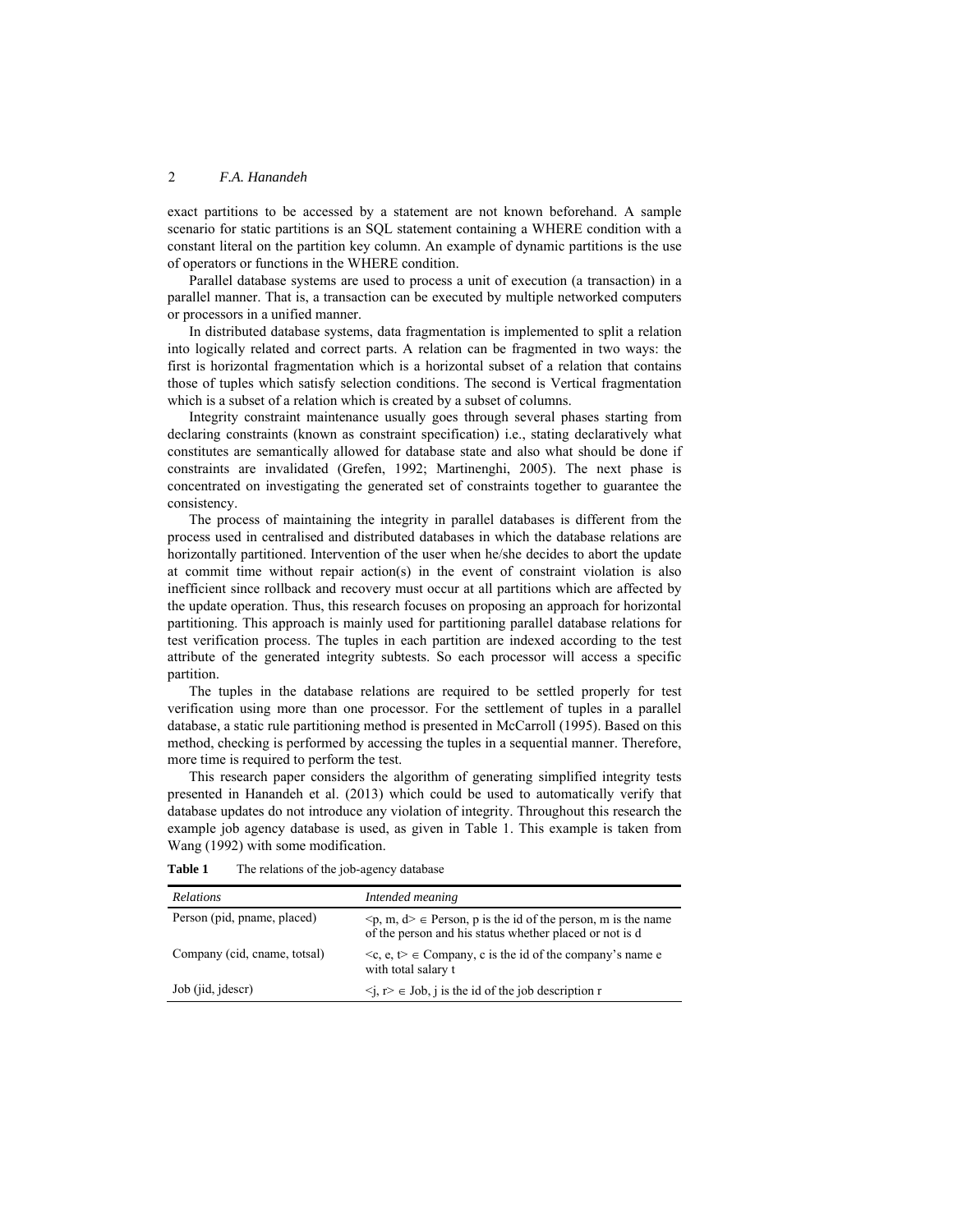**Table 1** The relations of the job-agency database (continued)

| <b>Relations</b>                  | Intended meaning                                                                                                          |
|-----------------------------------|---------------------------------------------------------------------------------------------------------------------------|
| Placement (pid, cid, jid, sal)    | $\langle p, c, j, s \rangle \in$ Placement, person p is hired in company c for<br>job j with salary s                     |
| Application (pid, jid)            | $\langle p, j \rangle \in$ Application, person p applies for job j                                                        |
| Offering (cid, jid, no of places) | $\langle \mathbf{c}, \mathbf{i}, \mathbf{k} \rangle \in \mathbf{Omega}$ , the company c is offering k places for<br>job j |

The remainder of this paper is as follows. In Section 2, we briefly review some of the related work materials. In Section 3, the partitioning strategy used in this research is discussed. Section 4 presents the results and evaluation. Section 5 presents the test verification process by distributing integrity tests according to the new partitioning strategy used in this research. Finally, we conclude in Section 6.

#### **2 Literature review**

Simon and Valduriez (1984) have proposed a method for using partitioning and placement information to distribute global constraints into fragment constraints using SABRE distributed database system. The aim is to minimise inter-site traffic. One of the sites is the Query Master Site, which broadcasts details of the updates to other sites at which localised constraints need to be checked. Their method minimises inter-site traffic but fails to handle partitioning strategies of general complexity.

Qian (1989) has presented a method to avoid expensive access to non-local data to minimise the overheads and the complexity of distributing integrity testing at execution time. His method uses partitioning and placement information to derive fragment constraints from global constraints defined on a distributed database. This enables updates to each site to be tested for safety without the need for expensive access to non-local data.

McCarroll (1995) used a theorem proving method for deriving sufficient and complete tests at schema compile-time to ensure that database state will not be violated when the transaction is executed with respect to a constraint. McCarroll (1995) used distributed tests to reduce the amount of data needed to be accessed in integrity enforcement. His approach has parallelised the integrity tests. Specialised run-time support will be needed for effective use of distributed tests. The optimal selection of tests from alternatives also assumes some sophisticated run-time decision making algorithm. The novel feature of the method proposed by McCarroll is the automatic division of integrity tests into subtests, which independently investigate the safety of changes to disjoint sections of a database that is affected by the update transaction. Here, parallelism is exploited in addition to the minimisation of the amount of data accessed by integrity enforcement activity. In addition, there will be no hindrance for the testing to commence. According to McCaroll's method the cost of transporting data among several nodes of the database is significant. Such cost is not a critical factor in parallel databases but is critical in distributed databases (Alwan et al., 2010). Now that there are more parallel databases in existence, it might be worth looking closely at their architectures and trying to see how to generate integrity tests, which exploit parallelism better.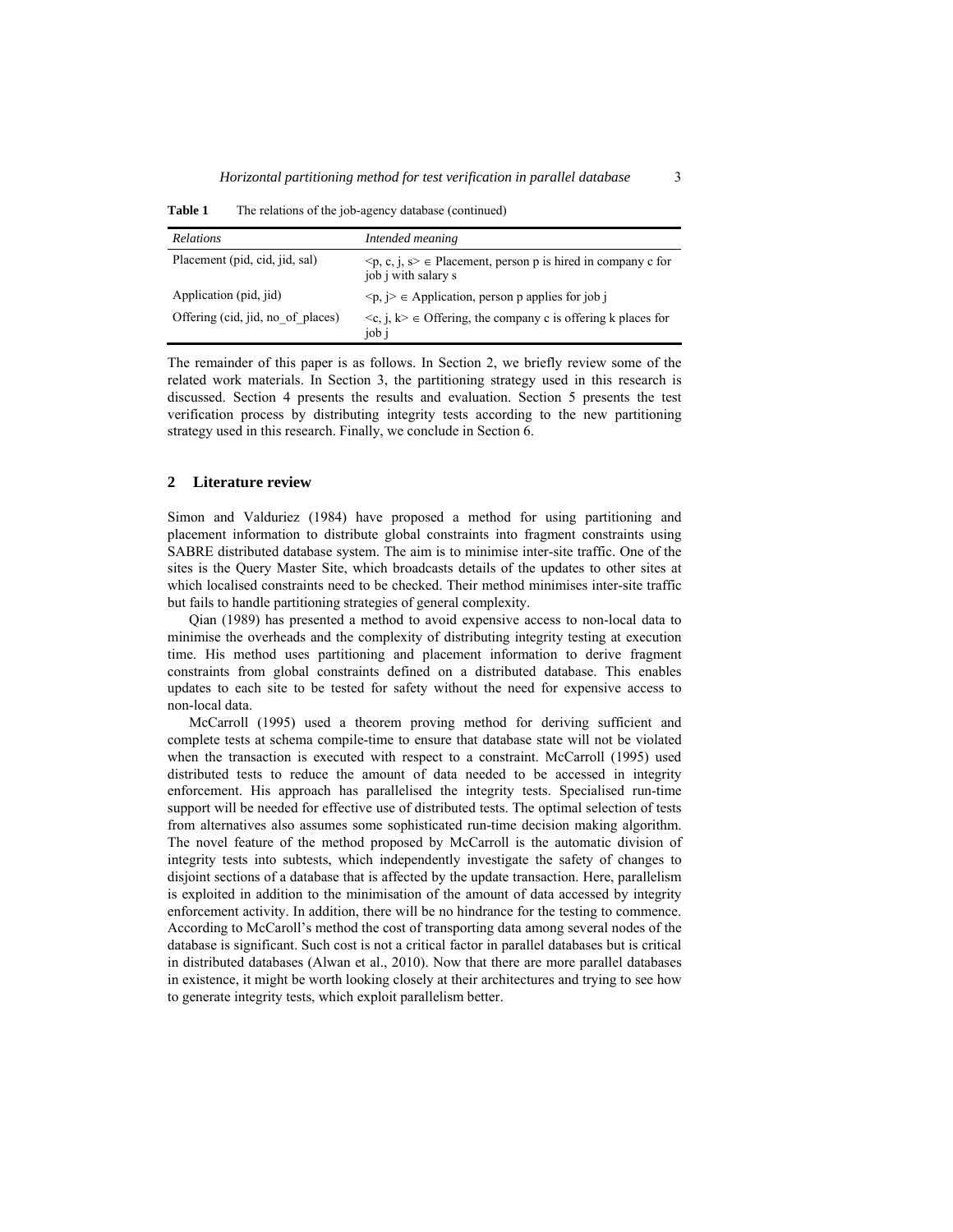The distributed nature of the current large and complex organisations involves a very large number of transactions from their customers/clients (Wen et al., 2011). These data will be accessed and modified from different users at different physical places. Clearly, the integrity of data is essential for any business. To preserve the database integrity, several constraints (conditions) must hold on all valid database states. In this regard, all transactions (insert, update and delete) have to be verified according to a predefined constraint during the run time. Verification process against large databases (Kim et al., 2011) is extremely difficult and takes a long time that negatively affects the efficiency of executing these valuable business transactions.

In Madiraju et al. (2006), a general algorithm was presented for checking global semantic integrity constraints in an XML setting. The presented approach does not require update statement to be executed before the constraint check is carried out and hence any rollback situations are avoided. It achieves speed as the sub constraint checks are executed in parallel. Simple classes of integrity constraints were examined in Grefen (1992), where the parallel constraint checking was considered in this scheme. A limited static integrity constraints algorithm is presented in McCarroll (1995). Furthermore, there is a need to write complex transition axioms to describe the update operations, which is time-consuming and less efficient.

Salwani et al. (2011) present attribute reduction by finding the minimal attribute from a large set of attributes a limited algorithm to the semantic integrity constraints is presented in Madiraju and Sunderraman (2004). Soumya et al. (2008) proposed a technique for relational databases to achieve optimisation of constraint checking process in distributed databases by taking advantage of the parallelism environment, compile time constraint checking, localised constraint checking, and the history of constraint violations. The architecture mainly consists of two modules: constraint analyser and constraint ranker for analysing the generated constraints and for ranking them.

In Matsui and Matsuo (2010), a distributed optimisation algorithm is proposed. An interval partitioning algorithm to solve the continuous constraint satisfaction problem is proposed in Sekhar et al. (2011). The method comprises a dynamic tree search management system that also invokes local search in selected subintervals. Ramification problem refers to the production of indirect effects after the execution of an update in order to ensure the satisfaction of integrity constraints is proposed in Papadakis et al. (2011).

Lena (2014) presents an intelligent fragmentation and replication approach for a distributed database system. With this approach, cloud storage can be enhanced with a semantically-guided flexible query answering mechanism that will provide related but still very relevant answers for the user. The approach combines fragmentation based on a clustering with data replication.

And finally, Rimma and Nicolas (2011) put forward a partitioning advisor that recommends the best partitioning design for an expected workload. Their tool recommends which tables should be replicated (i.e., copied into every compute node) and which ones should be distributed according to specific column(s) so that the cost of evaluating similar workloads is minimised.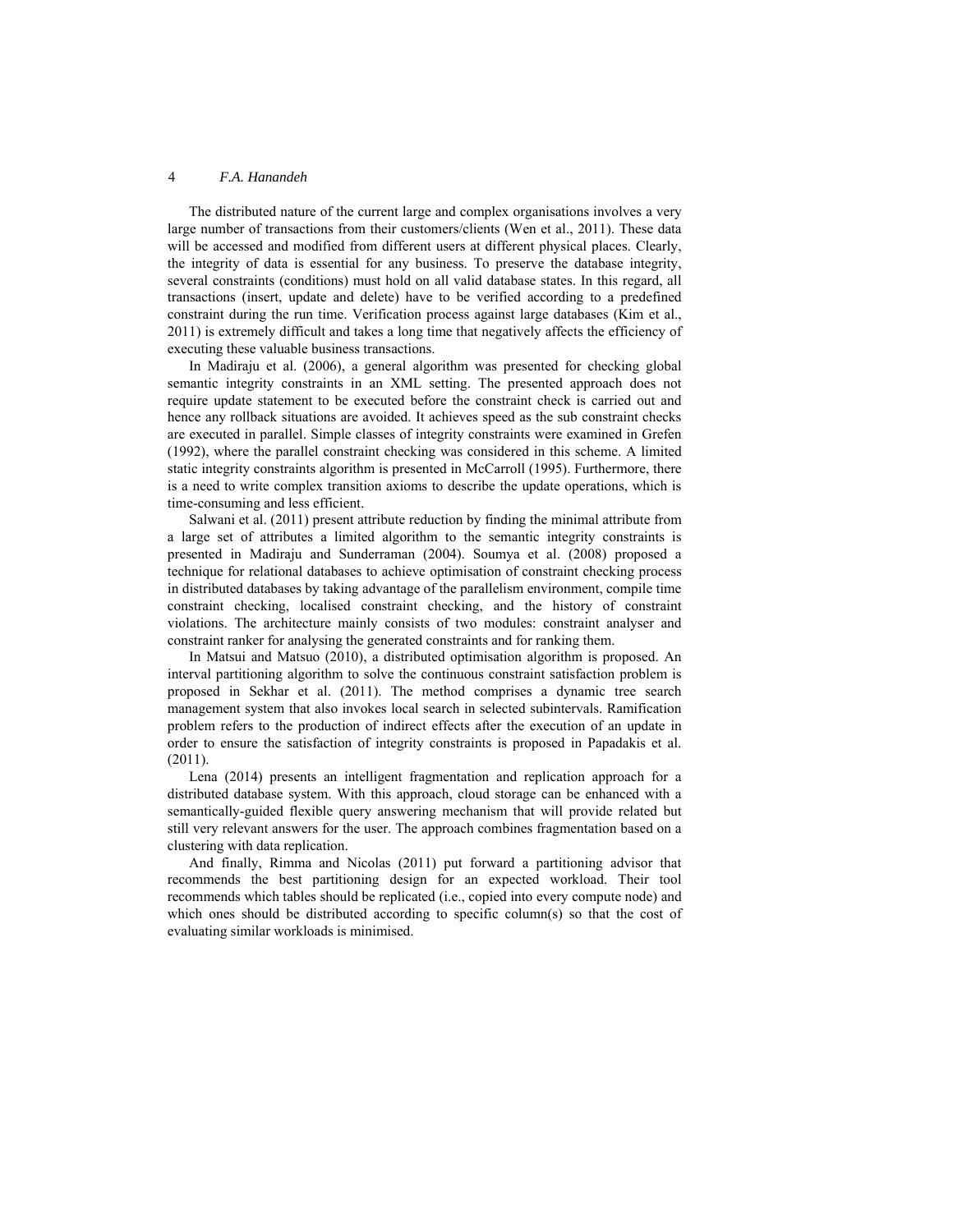#### **3 Parallel database partitioning method**

As the generated integrity test will be executed at run-time, the relations will be partitioned according to a specific criterion to be investigated using the generated integrity test. The way of partitioning the relations affects the execution of the integrity test. In this research work, a horizontal method is proposed to partition the relations for parallel database systems. The horizontal method concentrates in generating horizontal partitions of a relation at any time, consisting of groups of tuples based on the generated integrity test(s).

The number of processors determines the number of horizontal partitions during the test verification process. The number of horizontal partitions and the number of tuples in the relation determine the number of tuples in each partition. The horizontal partition will be emitted in different times *t*1, *t*2 such that  $(\forall t)(t)(t^2 \ge t)$ . The horizontal method is applicable to parallel database systems that work in the architecture of type nothing share.

During the test verification process, the database relations will be split into several partitions and these partitions will be accessed concurrently by the available processors. Partitioning the database relations is a logical process which indexes the database relations and then group the relations into several horizontal partitions based on the generated integrity test. The flexibility of creating the horizontal partitions at any time is considered one of the major benefits of the horizontal method. This is because each processor will be given the same or approximate number of tuples to be evaluated. This will ensure that each processor is given the same amount of workload. Also this method is not restricted to a specific physical or static partitioning. The accessing method used is important to determine the time taken to access the requested tuples based on the generated test. Since each partition has been indexed according to the condition as stated in the test, therefore searching for the tuples that satisfy the condition of the test is easier and faster as compared to the partition without indexing.

The proposed method partitions a relation based on the number of available processors during the test verification process. The main processor is responsible of sending the subtest to all the other processors. Therefore, the main processor will not be involved in the test verification process. The number of tuples, K, in each partition is calculated as,  $K = \lfloor (T / (number \ of \ processors - 1)) \rfloor + 1$ , where T is the number of tuples of a relation which will be verified by the test.

Test attribute (TA) is the attribute of the generated test that is substituted with the values of the submitted update operation. The generated test may have more than one TA when two or more attributes are being substituted.

The tuples in each partition are indexed based on the TA. A pointer, j, points to the first tuple of each horizontal partition. The creation of the horizontal partitions in this approach is defined as follows:

CREATE HORIZONTAL PARTITION HPname ON *P* { RANK (TA)

 $j = 1$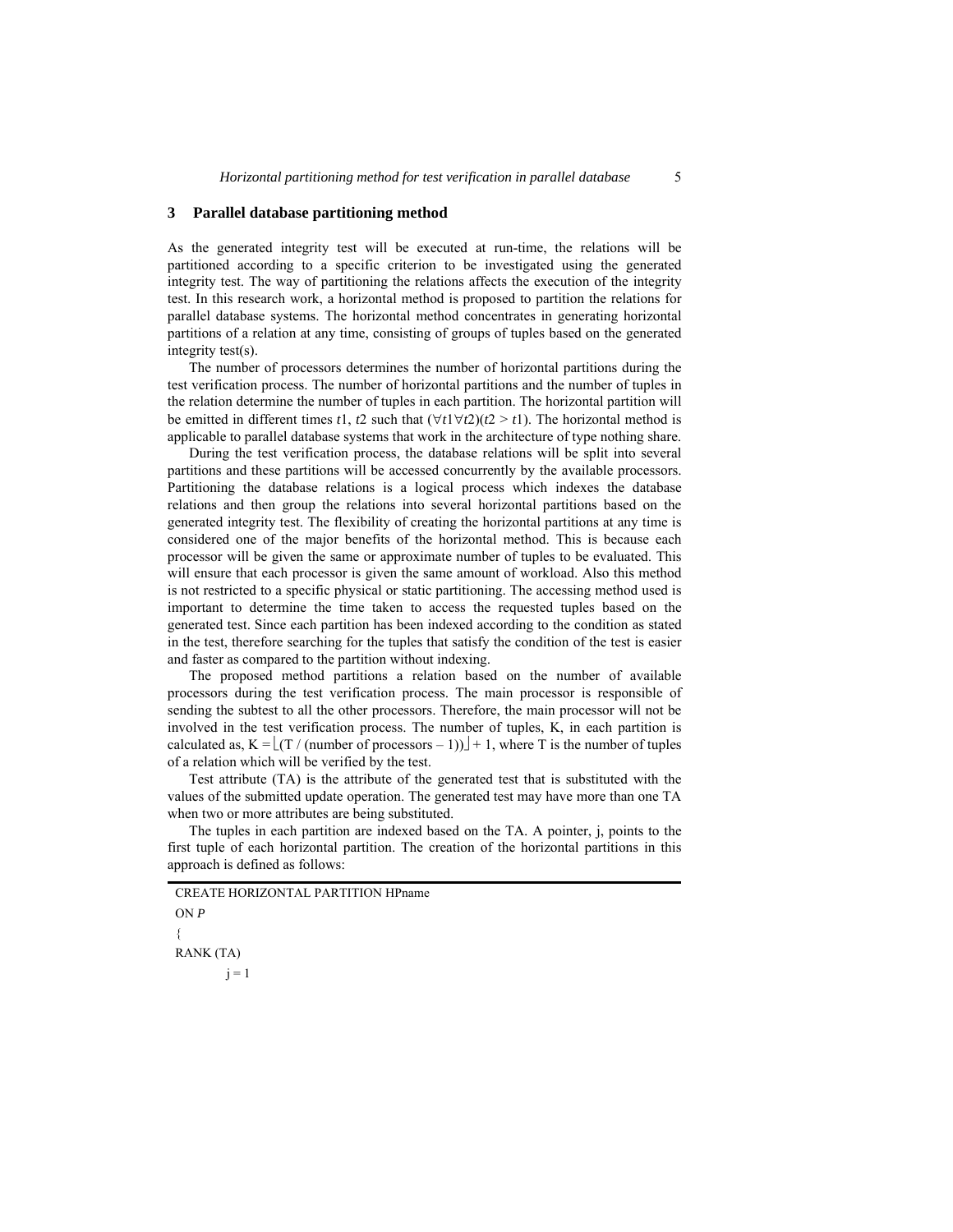```
Do while j < T{ 
                      σ Between {j, K*i} (P) → partition[i] 
                      j = j + Ki = i + 1} 
           if j > T\sigma {j, T}(P) \rightarrow partition[i];
} 
       for i \in \{1, 2, \ldots, n\}, where n is the number of available processors not including the main
      processor.
```
where HPname is the name of the horizontal partition and *P* is the name of the relation. The tuples of each partition of the relation, *P* will be indexed based on the TA. Proc<sub>r</sub> – 1 is the number of processors which are responsible for checking the integrity subtests.

*Example:* Suppose that there are 130 tuples in the *Placement* relation, 50 tuples in the *Job* relation and five processors are available to verify the following generated tests:

 $comp(\text{T}^{exp}.Exp) \leftarrow \neg \text{Job}(j, \text{`Director'})$ ∨(∃u∃p∃q)(Placement(u, c, p, q)∧Job(p, 'Senior Secretary')) ( ) ( ) exp *suff* T .Exp ( w z) Placement(w, c, j, z) ←∃ ∃

These complete and sufficient tests are generated for the constraint (C) (∀*w*∀*x*∀*y*∀*z*∃*u*∃*p*∃*q*)(*Placement*(*w*, *x*, *y*, *z*) ∧ *Job*(*y*, '*Director*') → *Placement*(*u*, *x*, *p*, *q*) ∧ *Job*(*p*, '*Senior Secretary*')) and the update operation insert (*Placement*(*e*, *c*, *j*, *s*)). For the complete test, two relations are involved: *Job* and *Placement*. The TA for the *Job* relation is *jid* (substituted with the value *j*) and the TA for the *Placement* relation is *cid* (substituted with the value *c*). Two horizontal partitions are generated. The first horizontal partition will be created based on the *jid* attribute, which will partition the Job relation. The number of tuples in each partition is calculated as,  $K = \frac{150}{4} + 1 = 13$ . The first horizontal partition, Hp<sub>1</sub>C is created as follows:

```
CREATE HORIZONTAL PARTITION Hp_1_C 
ON JOB 
{ 
RANK (jid) 
         σ Between {01, 13} (JOB) → partition [1] 
         σ Between {14, 26} (JOB) → partition [2] 
         σ Between {27, 39} (JOB) → partition [3] 
         σ Between {40, 50} (JOB) → partition [4]
```
}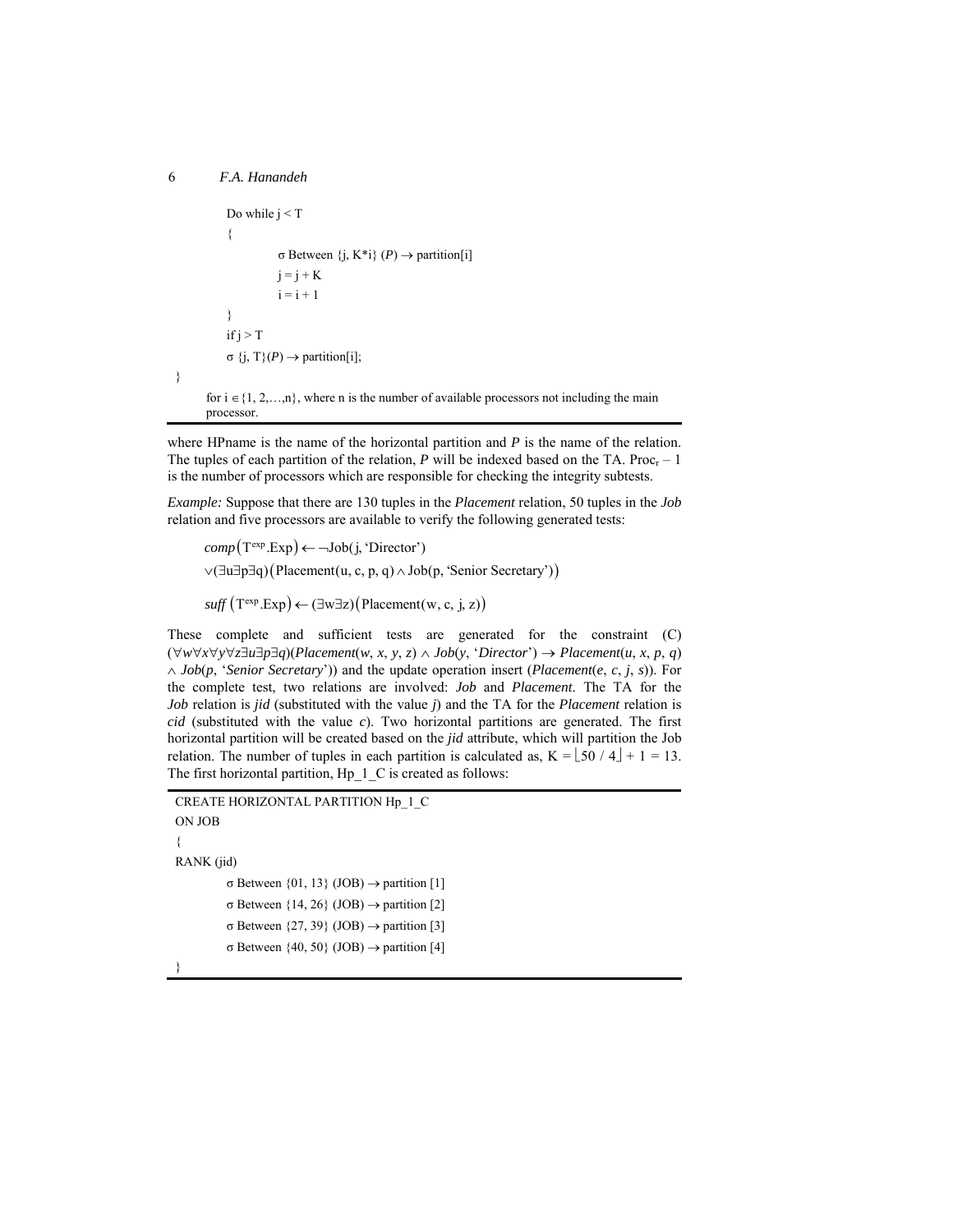According to this horizontal partition, Hp\_1\_C, the *Job* relation will be indexed based on the *jid* attribute. The first 13 tuples of the *Job* relation are located in partition 1. The second 13 tuples of the *Job* relation are located in partition 2 and the third 13 tuples of the *Job* relation are located in partition 3. The last 11 tuples are located in partition 4.

The second horizontal partition will be created based on the *cid* attribute, which will partition the *Placement* relation. The number of tuples in each partition is calculated as,  $K = \lfloor 130 / 4 \rfloor + 1 = 33$ . The second horizontal partition, Hp\_2\_C is created as follows:

```
CREATE HORIZONTAL PARTITION Hp_2_C 
ON PLACEMENT 
{ 
RANK (cid) 
        σ Between {01, 33} (PLACEMENT) → partition [1] 
        σ Between {34, 66} (PLACEMENT) → partition [2] 
        σ Between {67, 99} (PLACEMENT) → partition [3] 
        σ Between {100, 130} (PLACEMENT) → partition [4] 
}
```
According to this horizontal partition, Hp\_2\_C, the *Placement* relation will be indexed based on the *cid* attribute. The first 33 tuples of the *Placement* relation are located in partition 1. The second 33 tuples of the *Placement* relation are located in partition 2. The third 33 tuples of the *Placement* relation are located in partition 3. The last 31 tuples are located in partition 4.

For the sufficient test, one relation is involved that is *Placement*. There are two TA's for the *Placement* relation, namely *cid* (substituted by the value *c*) and *jid* (substituted with the value *j*). Only one horizontal partition is generated. The horizontal partition will be created based on the *cid* and the *jid* attributes, which will partition the *Placement* relation. The number of tuples in each partition is  $K = \lfloor 130 / 4 \rfloor + 1 = 33$ . The horizontal partition, Hp\_1\_S is created as follows:

```
CREATE HORIZONTAL PARTITION Hp_1_S 
ON PLACEMENT 
{ 
RANK (cid, jid) 
        σ Between {01, 33} (PLACEMENT) → partition [1] 
        σ Between {34, 66} (PLACEMENT) → partition [2] 
        σ Between {67, 99} (PLACEMENT) → partition [3] 
        σ Between {100, 130} (PLACEMENT) → partition [4] 
}
```
According to this horizontal partition, Hp\_1\_S, the *Placement* relation will be indexed based on the two attributes, *cid* and *jid*. For the same *cid* the tuples are indexed based on the *jid*. The first 33 tuples of the *Placement* relation are located in partition 1. The second 33 tuples of the *Placement* relation are located in partition 2. The third 33 tuples of the *Placement* relation are located in partition 3. The last 31 tuples are located in partition 4.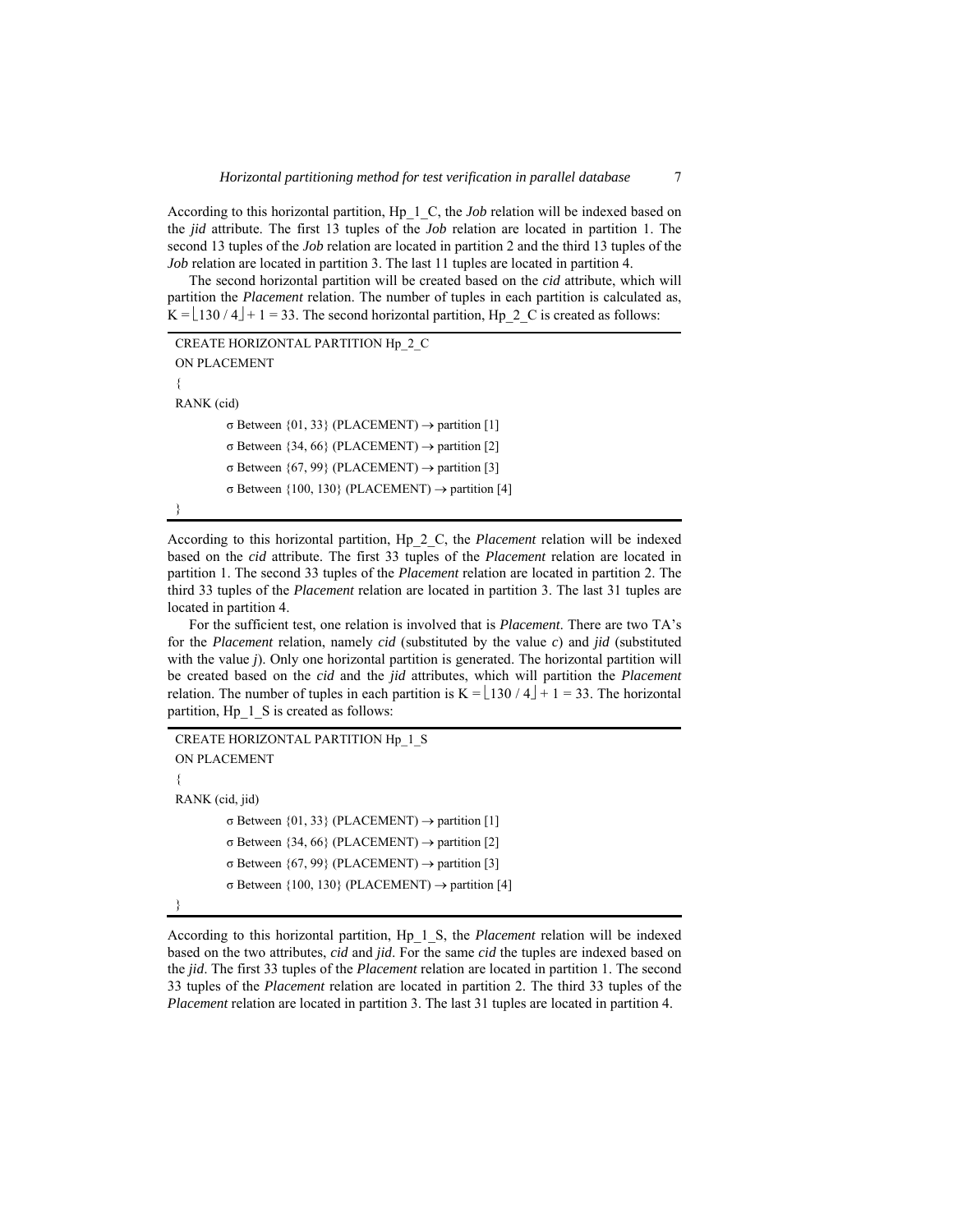#### **4 Evaluation and results**

In order to evaluate the effect of parallel test verification, the two complete and sufficient tests in the previous section were used to verify database relations consisting of  $100,000$  tuples each. Table  $2$  lists the average response time during the test verification process using two to four processors and using the dynamic horizontal partitioning method. The average response time is calculated in milliseconds.

**Table 2** Average response time of performing the two complete tests and the sufficient one on

dynamic horizontal partitioning method

relations consisting of 100,000 tuples involving two to four processors and using the

| a vitamic norizonial partitioning include |                                                |                                              |                                              |                                                                |
|-------------------------------------------|------------------------------------------------|----------------------------------------------|----------------------------------------------|----------------------------------------------------------------|
| Number of<br>processors                   | Response time in<br>milliseconds<br>$Hp\_I\_C$ | Response time in<br>milliseconds<br>$Hp_2_C$ | Response time in<br>milliseconds<br>$Hp_1_S$ | Average response<br>time of the three<br>tests in milliseconds |
|                                           | 2.174                                          | 2.353                                        | 1.437                                        | 1.988                                                          |
|                                           | 1.98                                           | 2.329                                        | 1.20                                         | 1.836                                                          |
|                                           | 1.742                                          | 1.990                                        | .99                                          | 1.574                                                          |

Also the two complete and sufficient tests in the previous section were used to verify database relations consisting of 100,000 tuples each to specify how the database relations are subdivided into smaller individually addressable units. Table  $3$  lists the average response time during the test verification process using two to four processors and using the static horizontal partitioning method considered in the literature (Grefen, 1992; Martinenghi, 2005; McCarroll, 1995). The average response time is calculated in milliseconds.

**Comment [t2]:** Author: Please note that 'Table 6.1' has been changed to 'Table 2'.

**Comment [t3]:** Author: Please note that 'Table 6.1' has been changed to 'Table 2'.

**Comment [t4]:** Author: Please note that 'Table 6.2' has been changed to 'Table 3'.

| Table 3 | Average response time of performing the two complete tests and the sufficient one on  |
|---------|---------------------------------------------------------------------------------------|
|         | relations consisting of 100,000 tuples involving two to four processors and using the |
|         | static partitioning method                                                            |
|         |                                                                                       |

| Number of<br>processors | Average response time of the three tests in milliseconds |
|-------------------------|----------------------------------------------------------|
|                         | 3.172                                                    |
|                         | 2.750                                                    |
|                         | 2.309                                                    |

In the above experiments, we compare the static partitioning approach with the proposed dynamic partitioning one. Clearly, in both approaches the average response time of the tests were shorter when using more processors. Considering the proposed dynamic horizontal partitioning method it is very clear that the average response time of performing the mentioned tests is shorter than performing the same tests with the static partitioning approach.

#### **5 Test verification by distributing integrity tests**

During run-time, when an actual update is submitted by the end user, the complete tests as well as the sufficient tests are generated by the algorithm presented in Hanandeh et al. (2013). The generated tests are sometimes composed of disjunctive of subtests. The

**Comment [t5]:** Author: Please note that 'Table 6.2' has been changed to

'Table 3'.

**Comment [t6]:** Author: Please confirm if this should be 'static **horizontal** partitioning method' instead.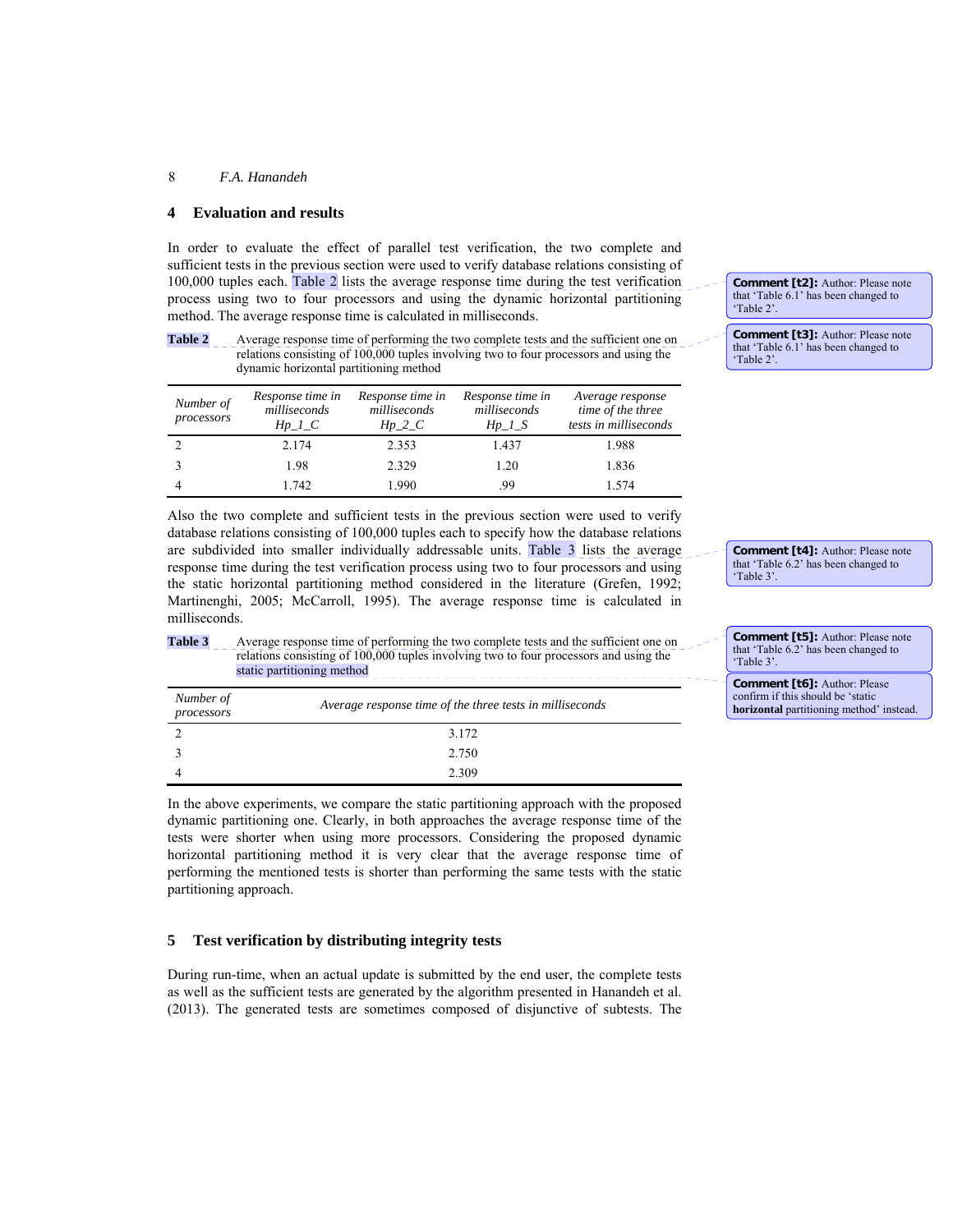verification of the subtests is executed in parallel through all the created horizontal partitions according the approach presented in this research paper.

Event condition action (ECA) is a short-cut for referring to the structure of integrity rules in event driven architecture and active database systems.

This integrity rule consists of three parts:

- the event part, which specifies the signal that triggers the invocation of the rule
- the condition part is replace by the generated integrity test (Hanandeh et al., 2013) that, if satisfied or evaluates to true, causes the action to be carried out
- the action part, which consists of updates or invocations on the local data.

The integrity rules will be verified to select those that may violate the update operation. This is done by analysing each rule and checking whether the operation in the Event part has the same operation and relation as in the update operation, then the rule is selected. For each rule, based on the test specified, the partitioning process is performed. In this work, the horizontal partitioning is applied. The parallel database partitioning method splits the database relations into dynamic horizontal partitions. Each partition contains a portion of the database relation. The distribution of the database relations to different portions depends on the test, Test-C where Test-C is either the  $comp(T^{exp}.Exp)$  or the *suff*(T<sup>exp</sup>.Exp) test.

## **6 Conclusions**

Centralisation, fragmentation and partitioning of database relations are important to design well and be performed before or during the test verification process. In centralised database systems, the database tables are settled as local to every test being executed. For distributed database systems, the data is physically distributed over the network. The directions of the previous researches were to localise the test verification process. This will reduce the amount of data transfer across the network as well as the number of sites involved. In parallel database systems, the database relations are localised and logically partitioned. The approaches in the literature have considered the static partitioning method to specify how the database relations are subdivided into smaller individually addressable units. Therefore, the partitioning happens before the execution of the checking process. The approach presented in this research work considers the dynamic logical partitioning method. The decision of how the database relations are going to be partitioned for test verification process is done during the run-time process. The approach exploits the generated integrity subtest(s) to decide how the data is going to be partitioned. The TA will be the criterion of the partitioning process. The partitions are indexed based on the TA. The test verification process uses the direct access method. Based on the generated integrity subtest(s) and the dynamic logical partitions, the integrity rules are generated. The action of the integrity rules depends on the condition of the integrity rules, which is one of the integrity subtest(s).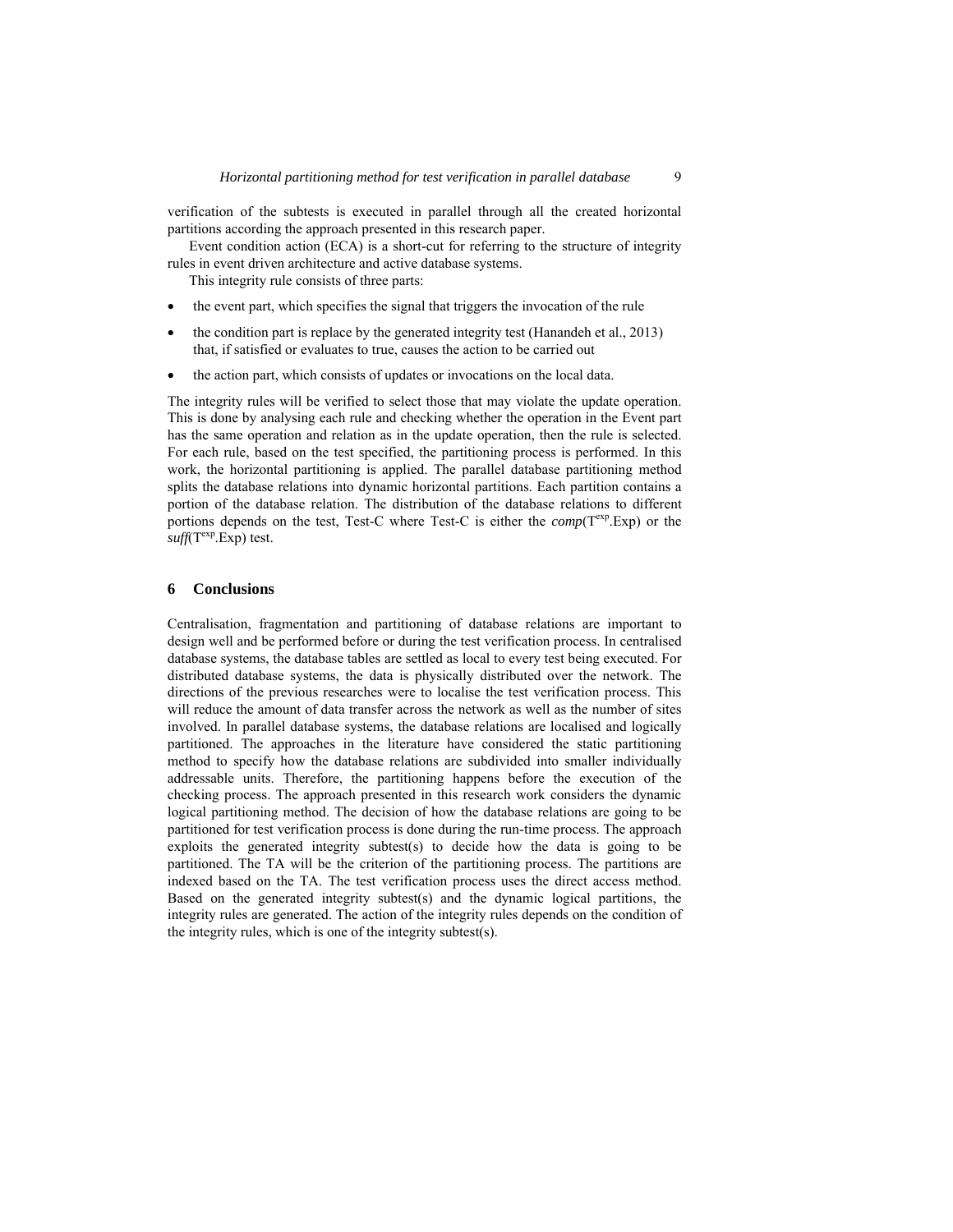#### **References**

- Alwan, A., Ibrahim, H. and Udzir, N. (2010) 'A model for ranking and selecting integrity tests in a distributed database', *Int. J. of Inf. Tech. and Web Engineering*, Vol. 3, No. 3, pp.65–84, University of Milan, Italy.
- Grefen, P.W.P.J. (1992) *Integrity Control in Parallel Database Systems*, PhD Thesis, University of Twente, Netherlands.
- Grefen, P.W.P.J. and Apers, P.M.G. (1991) 'Integrity constraint enforcement through transaction modification', *Proceedings of the 2nd International Conference on Database and Expert Systems Applications (DEXA'91)*, Berlin, (Germany), pp.362–367.
- Hanandeh, F., Abdallah, E.E., Abdallah, A.E. and Al-Daoud, E. (2013) 'Simplified approach for generating integrity tests in distributed database systems', *Int. J. Innovation and Learning*, Vol. 13, No. 4, pp.375–387.
- Kim, J., Shim, J. and Ahn, K. (2011) 'Social network service: motivation, pleasure, and behavioral intention to use', *J. of Computer Information Systems*, Vol. 51, No. 4, pp.92–101.
- Lena, W. (2014) 'Clustering-based fragmentation and data replication for flexible query answering in distributed databases', *Journal of Cloud Computing: Advances, Systems and Applications – A Springer Open Journal*, Vol. 3, No. 1, p.18.
- Madiraju, P. and Sunderraman, R. (2004) 'A mobile agent approach for global database constraint checking', *Proc. of the ACM Symposium on Computing*, Nicosia, pp.679–683.
- Madiraju, P., Sunderraman, R. and Haibin, W. (2006) 'A framework for global constraint checking involving aggregates in multidatabases using granular computing', *Proceedings of IEEE International Conference on Granular Computing*, Atlanta, pp.506–509.
- Martinenghi, D. (2005) *Advanced Techniques for Efficient Data Integrity Checking*, PhD Dissertation, Roskilde University, Denmark.
- Matsui, T. and Matsuo, H. (2010) 'A constraint based formalization for distributed cooperative sensor resource allocation', *International Journal of Intelligent Information and Database Systems*, Vol. 4, No. 4, pp.307–321.
- McCarroll, N.F. (1995) *Semantic Integrity Enforcement in Parallel Database Machines*, PhD Thesis, Department of Computer Science, University of Sheffield, Sheffield, UK.
- Papadakis, N., Christodolou, Y., Sartzetakis, P. and Papadakis, K. (2011) 'Constraint satisfaction in XML temporal databases', *Int. J. of Reasoning-Based Intelligent Systems*, Vol. 3, No. 1, pp.44–58.
- Qian, X. (1989) 'Distribution design of integrity constraints', *Proceedings of the 2nd International Conference on Expert Systems*, California, USA, pp.205–226.
- Rimma, N. and Nicolas, B. (2011) 'Automated partitioning design in parallel database systems', *Proceedings of the 2011 ACM SIGMOD International Conference on Management of Data*, ACM, New York, NY, USA, pp.1137–1148.
- Salwani, A., Laleh, G. and Mohd, Z. (2011) 'Re-heat simulated annealing algorithm for rough set attribute reduction', *Int. J. of the Physical Sciences*, Vol. 6, No. 8, pp.2083–2089.
- Sekhar, C., Kumar, A., Csendes, T. and Posfai, J. (2011) 'An interval partitioning algorithm for constraint satisfaction problems', *International Journal of Modeling, Identification and Control*, Vol. 14, Nos. 1–2, pp.133–140.
- Simon, E. and Valduriez, P. (1984) 'Design and implementation of an extendible integrity subsystem', *Proceedings of the 1984 ACM SIGMOD International Conference on the Management of Data*, Boston, USA, pp.9–17.
- Soumya, B., Madiraju, P. and Ibrahim, H. (2008) 'Constraint optimization for a system of relation databases', *Proc. of the IEEE Int. Conf. on Computer and Info. Technology*, Sydney, pp.155–160.
- Wang, X.Y. (1992) *The Development of a Knowledge-Based Transaction Design Assistant*, PhD Thesis, Department of Computing Mathematics, University of Wales College of Ca, 15-18.rdiff, Cardiff, UK.

**Comment [t7]:** Author: Please cite the reference in the text or delete from the list if not required.